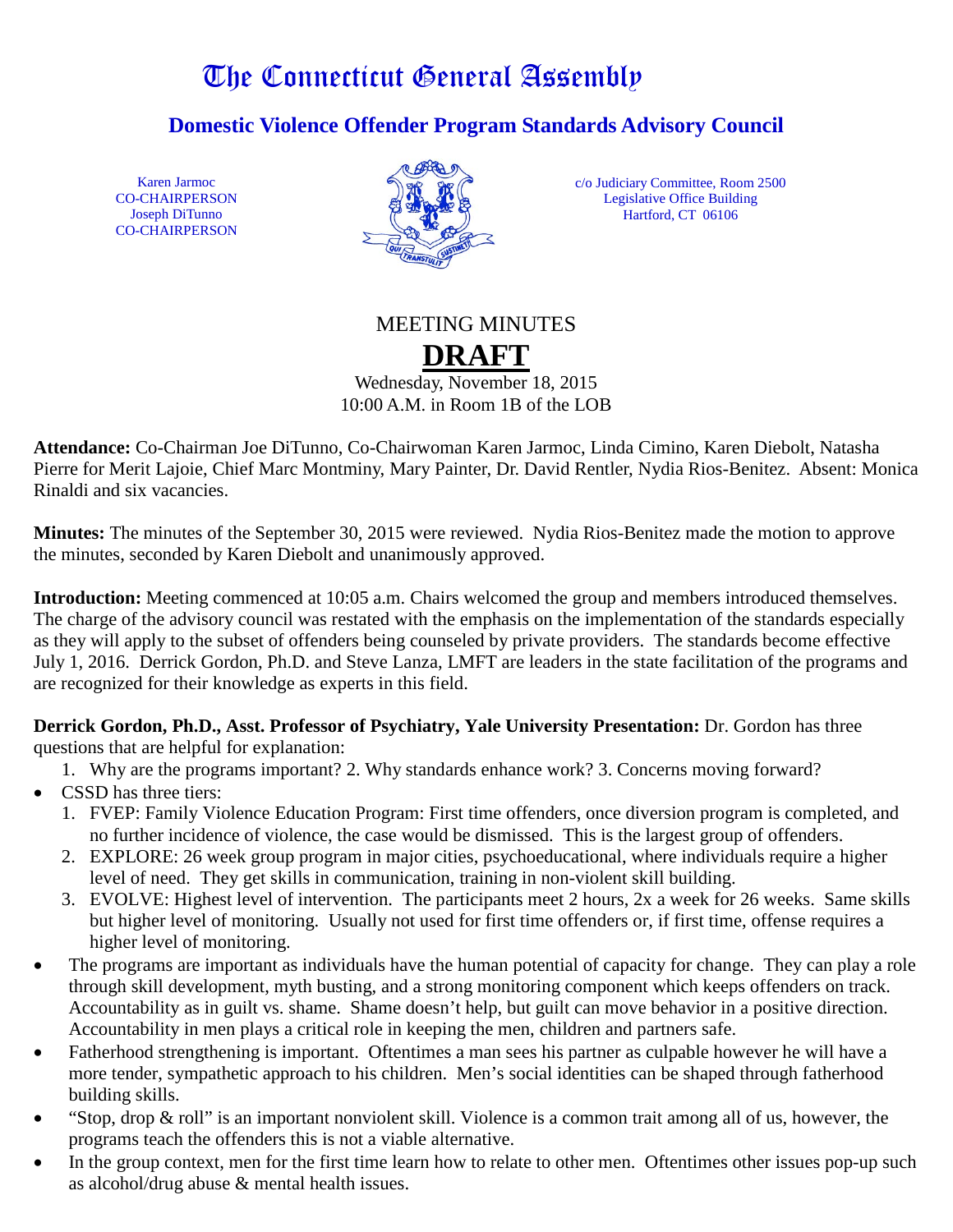- Women are clear in discussions that they don't want their partners to go away but want them to stop their violence and be good partners and fathers to strengthen their families.
- Women have a right to make their own decisions even if the man does not agree with her decisions. This is hard for men to wrestle with as they are taught to be in charge. Men's thinking needs to be changed to recognize a woman's egalitarian role in society.
- Need to teach respect for a partner's autonomy, decisions and self-determination- cognitive reframing.
- Critical, foundational part of counseling is not all providers are equipped to handle every situation. Each offender has unique issues. The provider needs to be prepared to turn over the client to a professional who can best help the individual.
- Outside providers may not be trained in domestic violence issues.
- CT has people on both sides of the economic scale which requires different approaches.
- Clear values underpin the work in established DV programs unlike in traditional psychotherapy.

## **Steve Lanza, LMFT, DAPA, Exec. Director, Family ReEntry, Inc. Presentation:**

- Some offenders have access to resource and privilege. Need to be careful about offenders who can pay out of pocket and are generally often at a higher risk. These individuals are more privileged, entitled and narcissistic motivating a natural movement to private providers. The better resourced offender is less amenable to change because they have more access to work around the system. Practitioners need to be aware of this.
- Need to bolster the qualifications of the private providers. Who is providing oversight over them?
- DPH could perhaps provide some sort of licensing which would make it easier to implement standards.
- At a minimum, the providers need to be licensed mental health providers.
- When we have an upper middle class offender how do we manage them in the classroom setting? Intimidating behaviors of the privileged splits guys in group which is a big red flag. We need to use the members of the group to help manage the class.
- Based on the offender's profile, CSSD programs may not be the right fit for all individuals therefore necessitating a tailored approach to treatment.
- Some individuals may have less than positive motivations for seeking out a private provider.
- What about the certification, enforcement or penalties associated with private providers? There may be a certification or discipline that already exists to ensure standards for the private providers.
- Providers need to be trusted to not serve people they're not qualified to serve and need to refer appropriately.
- Some people who are currently seeing private providers are going through a divorce or separation. There may be no violence but physical or psychological abuse. Perhaps some of the standards could be applied to the private providers, so they are more equipped to handle those individuals.
- An integrative approach is much better when you can leverage the disciplines that already operate successfully in CT.
- Clearly all offenders are not the same. Very few people are predisposed to be violent. Something happens in the process. High correlation between violence outside and inside the home. By the time an offender is abusive to his partner, there are multiple and varied causal and contributive factors. There are both static and dynamic factors to one's behavior, contributory/causal, and many variables to the behavior we want to stop.
- Preventions include good assessment, proven interventions. Need to be integrative rather than restrictive. Really trying to address all variables and intervene in all ways necessary.
- Research shows groups have curricula and programs that are effective in hitting the aggregate, and there are common themes that run through existing programs.
- Knowing all research (theories and modalities) is important but the art is how to apply the science to effectuate the process of change. Part of the effectiveness is to get the person in the seat long enough to make change take hold and have an impact.
- How to work with individuals in process of change? Private providers might take a different approach, but what is most effective? Some services are not as easy to apply in the private setting.
- Motivating through the role of fatherhood is an important way to apply the science.
- Private providers: Develop a certification process ahead of time with mandatory training and retraining in order to get a certificate. Require continuing education credit training a couple times a year may yield 100 certified providers.